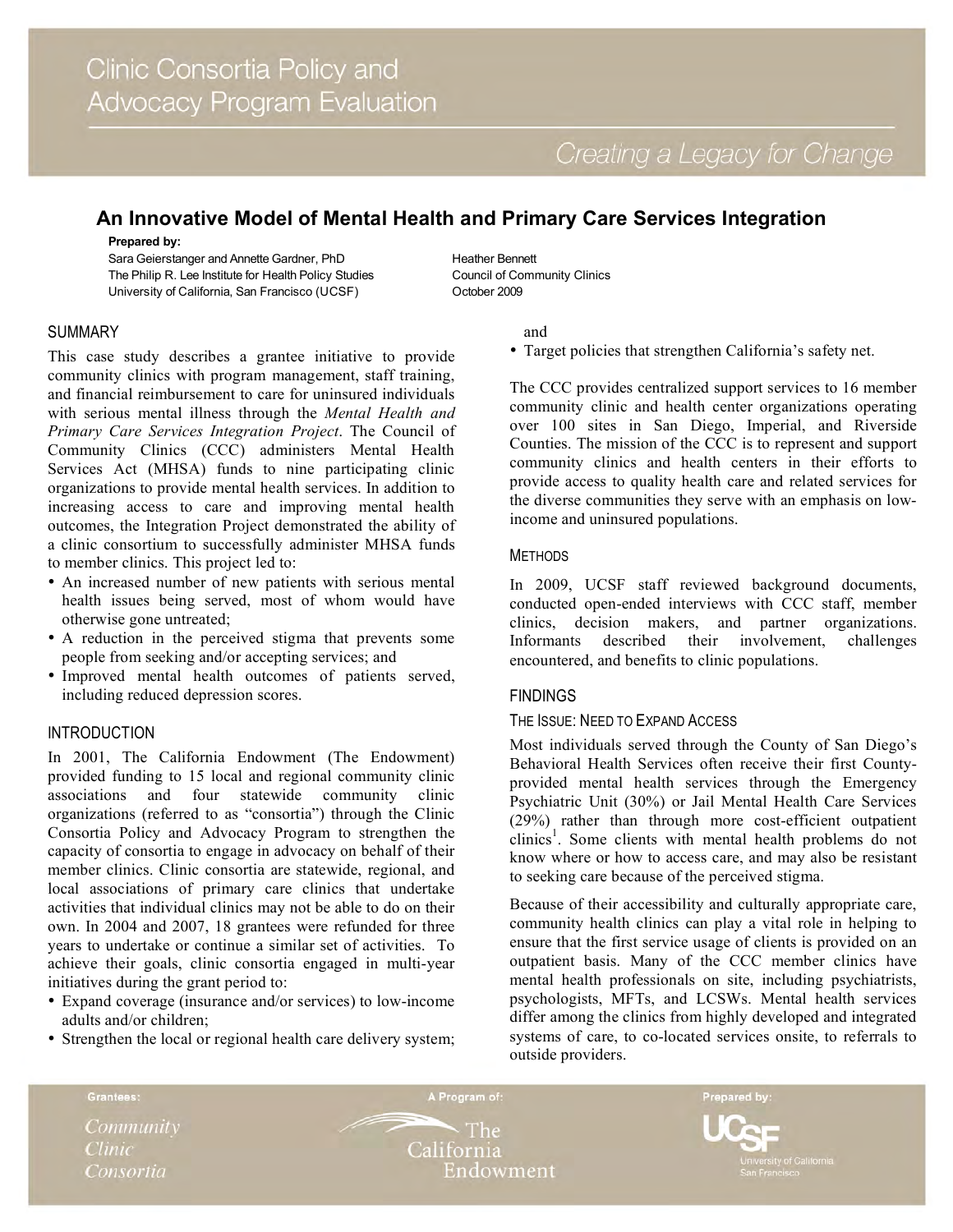## PROMISING SOLUTION: INTEGRATED CARE

The integration of mental and primary care services strives to provide services in a coordinated fashion to more fully address client needs. This practice is gaining widespread popularity as it improves access to mental health services to underserved populations, and improves clinical outcomes for both mental health and physical health issues. Both the CCC Board of Directors and the County of San Diego Health and Human Services Agency (HHSA) identified the integration of primary care and mental health services as a strategic priority.

When California voters enacted Proposition 63 (the Mental Health Services Act or MHSA) in November 2004, the CCC decided to serve as the central contact point for advocating that San Diego MHSA funds be directed to community clinics for the integration of mental health and primary care services. The MHSA imposed a one percent surtax on incomes over \$1 million and was projected to raise approximately \$600 to \$800 million per year statewide. The potential to improve mental health services and outcomes for San Diego's community clinic population was tremendous.

## MAJOR MILESTONES

Throughout this process, the CCC facilitated meetings with clinic members to develop collaborative mental health strategies. The CCC also created fact sheets, surveyed clinics, and shared the findings with the County Behavioral Health Services to educate them about the unique role that community clinics play in mental health service delivery.

As a result of these efforts, the CCC signed a contract with the County Behavioral Health Services in December 2006 to implement the *Mental Health and Primary Care Services Integration Project*, funded through the Community Services and Supports category of the MHSA. The CCC is the sole source contractor to administer \$1.8 million per year for three years (January 2007 through June 2009), with four additional one-year options. The project is currently in its first option years through June 2010.

Through this Integration Project, the nine participating clinic organizations provide short-term therapy and medication management services for clients who are unfunded for mental health services and have a social security number. Services are provided through two treatment models:

- **Specialty Pool Services** are provided to youth with severe emotional disturbances and adults and older adults with serious mental illness. Services include meeting with a behavioral health clinician for individual therapy, medications, and medication management services from a psychiatrist. The number of sessions is limited and medications are available for up to 90 days.
- **IMPACT<sup>2</sup>** is an evidence-based practice for the treatment of depression provided by a Depression Care

Manager (DCM), combined with medication management by a Primary Care Provider (PCP). IMPACT services are provided to adults and older adults with depression. Funding includes medication for up to one year.

In addition to the two treatment models listed above, the project also funds the **Senior Peer Promotora Program, which** provides culturally and age-sensitive outreach, education, and social service referrals to older adults needing mental health services.

*Partnerships:* The Integration Project relied heavily on the CCC's strong positive alliances with other local mental health agencies and providers. The CCC worked closely with the California Primary Care Association Mental Health Task Force the Integrated Behavioral Health Project, and the local chapter of Mental Health America.

*Partner Perspective*: The CCC's ability to disseminate statewide the lessons learned has been critical to the development of trust and confidence in the primary care and mental health communities, in addition to providing a viable model to other counties trying to forge a new relationship with primary care clinics. The CCC serves as a "mentor" with organizations that are just starting up in the field of integrated behavioral health services. *Project Director, Integrated Behavioral Healthcare Project* 

*Overcoming challenges:* There was initially some hesitancy among some of the leadership of County Behavioral Health Services about granting this funding to the community clinics through the CCC, and some tension surrounding the complexity and newness of the program. However, all stakeholders are now excited about integration – "the whole concept has a big buzz, which is very different than when they first started." In 2008, the CCC invited the county to conduct clinic site visits so that they could gain a better sense of the completeness and complexity of the care provided by the clinics. County staff reported being impressed by the interest in and knowledge of integrated behavioral healthcare shown by the clinic administrators and their providers, the breadth and depth of the clinic organizations as a whole, and the clinic's abilities to meet the unique needs of their communities.

## ACCOMPLISHMENTS AND BENEFITS

Using The Endowment's grant Logic Model, the short and long-term outcomes of the Integration Project include:

*Expanded advocacy capacity:* The CCC has been asked to conduct presentations throughout California about its model of integrating primary care and mental health services. It works closely with the California Primary Care Association Mental Health Taskforce and Integrated Behavioral Health Project to increase policy and advocacy efforts around mental health.

*Increased policymaker awareness:* As a result of Integration Project accomplishments, County officials have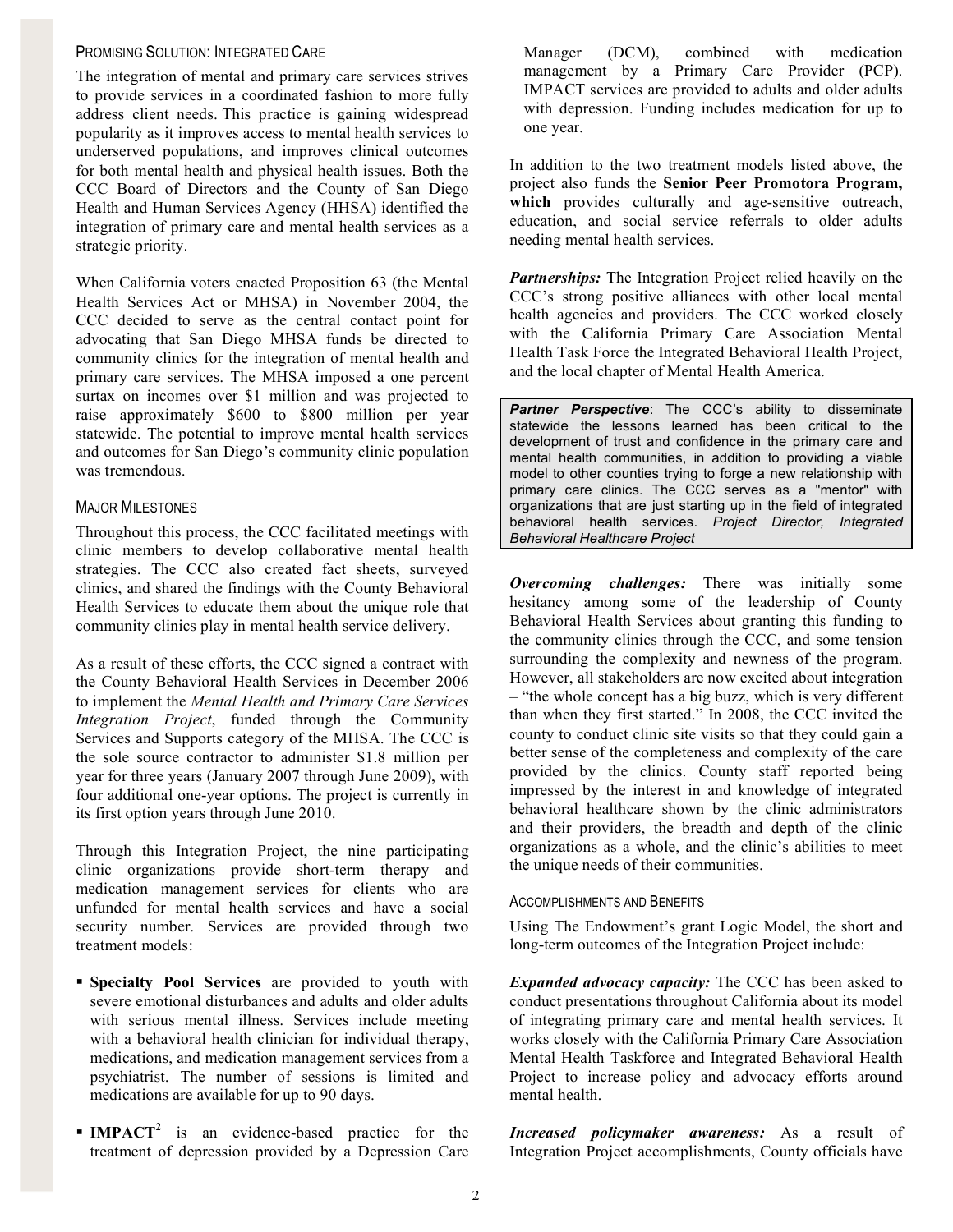taken notice of CCC's successes with additional mental health initiatives as well as its expertise in other areas such as health information exchange. Leadership from County Behavioral Health Services is interested in improving data sharing between primary care providers in community healthy centers and mental health providers in Countycontracted mental health agencies, and is currently in discussion with the CCC to build this capacity.

In addition, the clinic site tours that the CCC conducted as part of the Integration Project with County officials has led to increased visibility of community health centers and awareness among County leadership of the critical role that the clinics are playing towards improving coordination and integration between mental health and primary care for underserved populations.

*Increased policymaker support of safety net and clinic policy issues***:** Being selected as the sole source contractor for the MHSA funds in San Diego County was a major sign of support from county policymakers for the CCC.

*Strengthened Clinic Operations:* The Integration Project has given the CCC financial resources to provide expert training to clinic staff on integration strategies. In addition, the project supports clinic staff in providing mental health services, including Promotoras and Depression Care Managers.

#### *Increased services for the underserved and uninsured:*

- The number of patients approved for service has steadily increased over time since the inception of the program, from 675 in 2007 to 1,786 in 2008.
- 69% of clients that were approved for services by CCC between January 2007 and October 2008 had not been previously seen by County Behavioral Health Services.
- 71% of project clients that had recurrent depression in 2007 and 2008 had not received treatment previously through the County system. They may have continued to go untreated had services not been made available through the CCC network of community health centers.
- The project helped neutralize the stigma that reduces the willingness of some cultures (such as the Hispanic/Latino population) to seek and/or accept mental health care<sup>3</sup>. Project clients represent a significant over-representation of the Hispanic population. Now, they view seeking mental health services as "just having to see a doctor."
- As a result of the focus on IMPACT and training of the Promotoras, the CCC has seen an increase in the number of older adult patients served by the IMPACT program. A total of 27 older adults were treated in 2007, compared to 92 older adults in 2008, and over 100 in 2009.

*Improved health outcomes for targeted communities and populations:* According to the Patient Health Questionnaire-9, the average depression score at enrollment of 387 patients treated by clinics utilizing the IMPACT model between January 2007 and December 2008 was 16.6, indicating a significant level of depression [10 indicates moderate level of depression]. By session four the average scores were below 10 and remained so through the remainder of treatment.



*Clinic Perspective:* Paola Caraker, MFT is an IMPACT Depression Care Manager treating clients with depression at the CCC's North County Health Services. She provides short structured therapy sessions that help these patients better cope so that they can improve their diet and be more compliant with their medications. She explained that many types of patients are able to benefit from the integrated care model. For example, there are "huge behavior management issues with diabetes. They look for magic pills but the reality is that they need to deal with the stress in their lives to better manage their illness."

## FACTORS FOR SUCCESS

Many factors contributed to the success of this project. First, the CCC began discussing and planning for integration strategies well before the MHSA funds were available. This early work set the stage for its success. The CCC devoted significant efforts to developing countywide partnerships and educating stakeholders about the important role clinics can play in meeting the mental health needs of low income and uninsured patient populations. Second, the CCC has been able to efficiently serve as the administrator of the MHSA funds for integrated care because of its existing capacity and relationships with both county stakeholders and member clinics. The CCC was responsible for the planning, project management and relationship building components of the process. Significant staffing and resources were required to work with the many stakeholders and manage the project. The CCC had approximately 2.3 FTE staff that were in charge of the overall planning and technical issues.